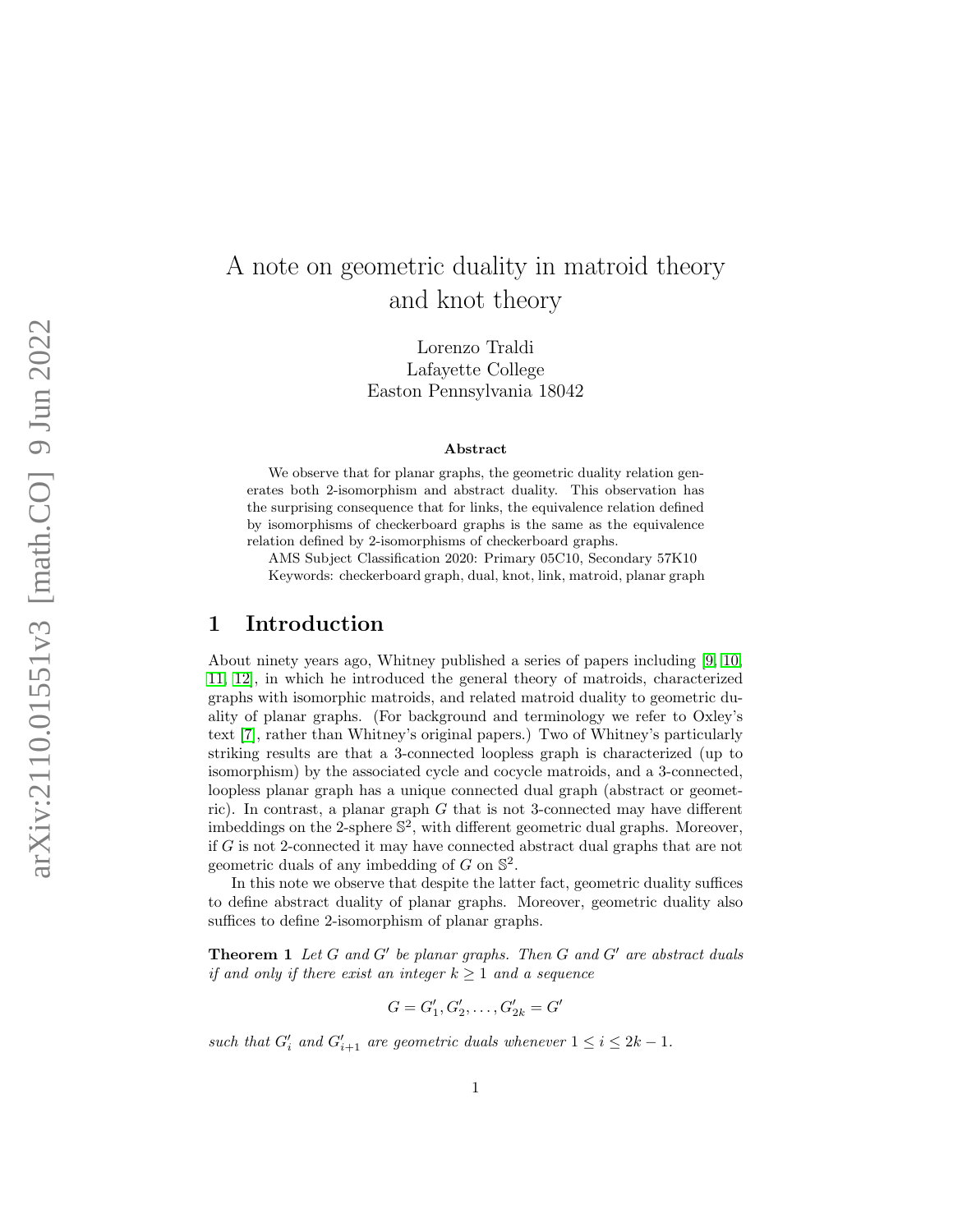**Theorem 2** Let  $G$  and  $G'$  be planar graphs. Then  $G$  and  $G'$  are 2-isomorphic if and only if there exist an integer  $k \geq 1$  and a sequence

$$
G = G'_1, G'_2, \dots, G'_{2k-1} = G
$$

 $\overline{a}$ 

such that  $G'_i$  and  $G'_{i+1}$  are geometric duals whenever  $1 \leq i \leq 2k - 2$ .

Whitney's results imply that for 2-connected graphs, Theorem [1](#page-0-0) can always be satisfied with  $k = 1$ , and Theorem [2](#page-0-1) can always be satisfied with  $k = 2$ . In Sections 2 and 3 we deduce Theorems [1](#page-0-0) and [2](#page-0-1) from Whitney's theory. The arguments are not difficult; they require only some geometric manipulation of imbeddings of graphs with cut-vertices. We would not be surprised if Theorems [1](#page-0-0) and [2](#page-0-1) have appeared in the literature. If that is the case, we apologize for the failure of our repeated searches for an appropriate reference.

Theorems [1](#page-0-0) and [2](#page-0-1) may not seem to have much practical value, because it is easier to directly analyze the matroids associated with  $G$  and  $G'$  than it is to search through the set of all iterated geometric duals of all imbeddings of G and  $G'$  on  $\mathbb{S}^2$ . Nevertheless, Theorems [1](#page-0-0) and [2](#page-0-1) have some conceptual interest. In Section 4 we use them to prove the rather surprising result that for classical links, isomorphism of checkerboard graphs defines the same equivalence relation as 2-isomorphism of checkerboard graphs.

# 2 Geometric dual pairs

In this note graphs may have loops and multiple edges. A planar graph  $G$  can be imbedded isomorphically in the plane  $\mathbb{R}^2$ , or equivalently the 2-sphere  $\mathbb{S}^2$ . To avoid topological pathologies we require the imbedded image of each edge to be a piecewise smooth curve of finite, positive length.

Here is a fairly standard definition.

<span id="page-1-0"></span>**Definition 3** Let G be a planar graph. Then a geometric dual of G is a graph H obtained (up to isomorphism) in the following way. First, imbed  $G$  on  $\mathbb{S}^2$ . Second, associate a vertex of H with each complementary region of the imbedded image of  $G$ . Third, associate an edge of  $H$  with each edge of  $G$ , so that the edge associated with  $e \in E(G)$  is incident on each vertex of H corresponding to a complementary region whose boundary includes the imbedded image of e.

It is easy to see that Definition [3](#page-1-0) is not symmetric: the primal graph  $G$  can be any planar graph, but a geometric dual  $H$  must be connected. (Geometric duality is symmetric for connected planar graphs, though.) When we want to indicate that Definition [3](#page-1-0) applies to two graphs, but we do not want to specify which graph is primal, we say simply that the two graphs are geometric duals.

If G and H are geometric duals then the edge association of Definition [3](#page-1-0) defines a bijection  $E(G) \leftrightarrow E(H)$ . We call such a bijection a *geometric duality* map.

Here are two other fairly standard definitions.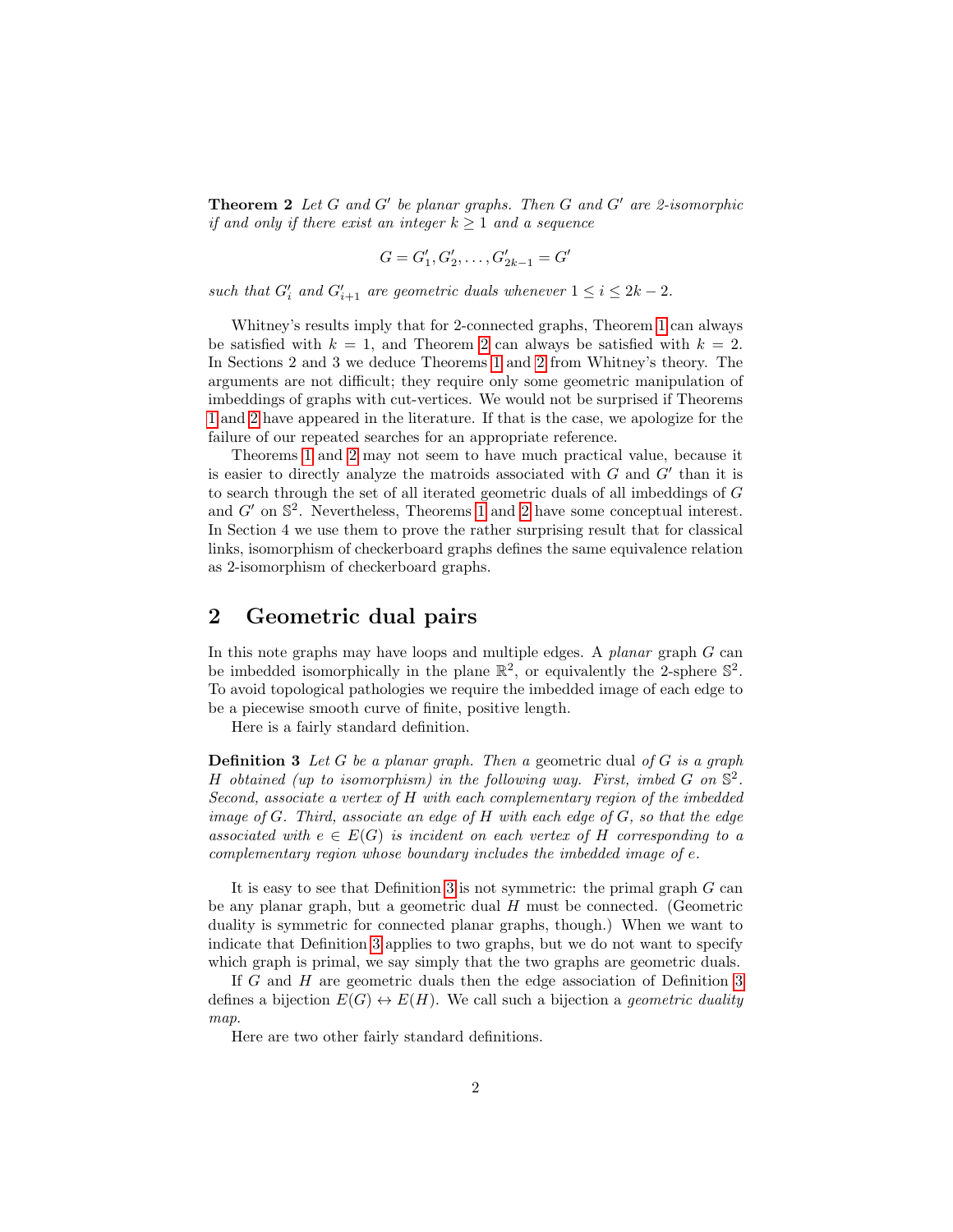**Definition 4** Let G and H be graphs. An abstract duality map between G and H is an edge bijection  $E(G) \leftrightarrow E(H)$ , under which edge sets of maximal forests of G correspond to complements of edge sets of maximal forests of H.

**Definition 5** Let G and H be graphs. A 2-isomorphism between G and H is an edge bijection  $E(G) \leftrightarrow E(H)$ , under which edge sets of maximal forests of G correspond to edge sets of maximal forests of H.

Three fundamental properties of these definitions are: a geometric duality map is also an abstract duality map; the composition of two abstract duality maps is a 2-isomorphism; and the composition of an abstract duality map and a 2-isomorphism is an abstract duality map. We refer to Oxley [\[7\]](#page-9-1) for these properties, Whitney's results mentioned in the introduction, and other elements of the theory of graphs and matroids, including the partition of  $E(G)$  as the disjoint union of the edge sets of the blocks of  $G$ . (A block of  $G$  is either an isolated vertex or a connected subgraph with at least one edge, minimal with respect to the property of containing every circuit of which it contains an edge.)

**Definition 6** Let G and H be connected planar graphs. Then the ordered pair  $(G, H)$  is a geometric dual pair, abbreviated gdp, if G and H are geometric duals. The set of geometric dual pairs is denoted GDP.

**Definition 7** Let similarity, denoted  $\sim$ , be the finest equivalence relation on  $GDP$  such that  $(G,H) \sim (G',H')$  if G is isomorphic to G' or H is isomorphic to  $H'$ .

That is,  $(G, H) \sim (G', H')$  if and only if there exist an integer  $n \geq 1$  and a sequence

$$
(G, H) = (G_1, H_1), (G_2, H_2), \dots, (G_n, H_n) = (G', H') \in \mathcal{GDP}
$$

such that whenever  $1 \leq i \leq n-1$ ,  $G_i \cong G_{i+1}$  or  $H_i \cong H_{i+1}$ . Notice that at each step of such a sequence we have a bijection  $E(G_i) \to E(G_{i+1})$ , given either by an isomorphism  $G_i \cong G_{i+1}$  or by the composition of an isomorphism  $H_i \cong H_{i+1}$ and geometric duality maps  $E(G_i) \to E(H_i)$  and  $E(H_{i+1}) \to E(G_{i+1})$ . Either way, we have a 2-isomorphism  $E(G_i) \to E(G_{i+1})$ . The composition of these 2-isomorphisms is a 2-isomorphism between  $G$  and  $G'$ , and the composition of this 2-isomorphism with geometric duality maps of  $(G, H)$  and  $(G', H')$  is a 2-isomorphism between  $H$  and  $H'$ . We say these 2-isomorphisms are *associated* with the similarity  $(G, H) \sim (G', H')$ .

We call a vertex  $c \in V(G)$  a *cut-vertex* of G if  $G - c$  has strictly more connected components than G has, or c is incident on a loop and another edge. That is, a cut-vertex is a vertex included in more than one block of G.

<span id="page-2-0"></span>**Lemma 8** Suppose  $(G, H) \in GDP$  and G has more than one cut-vertex. Then there is a gdp  $(\widetilde{G}, \widetilde{H}) \in \mathcal{GDP}$  such that  $(G, H) \sim (\widetilde{G}, \widetilde{H})$ , and  $\widetilde{G}$  has strictly fewer cut-vertices than G has.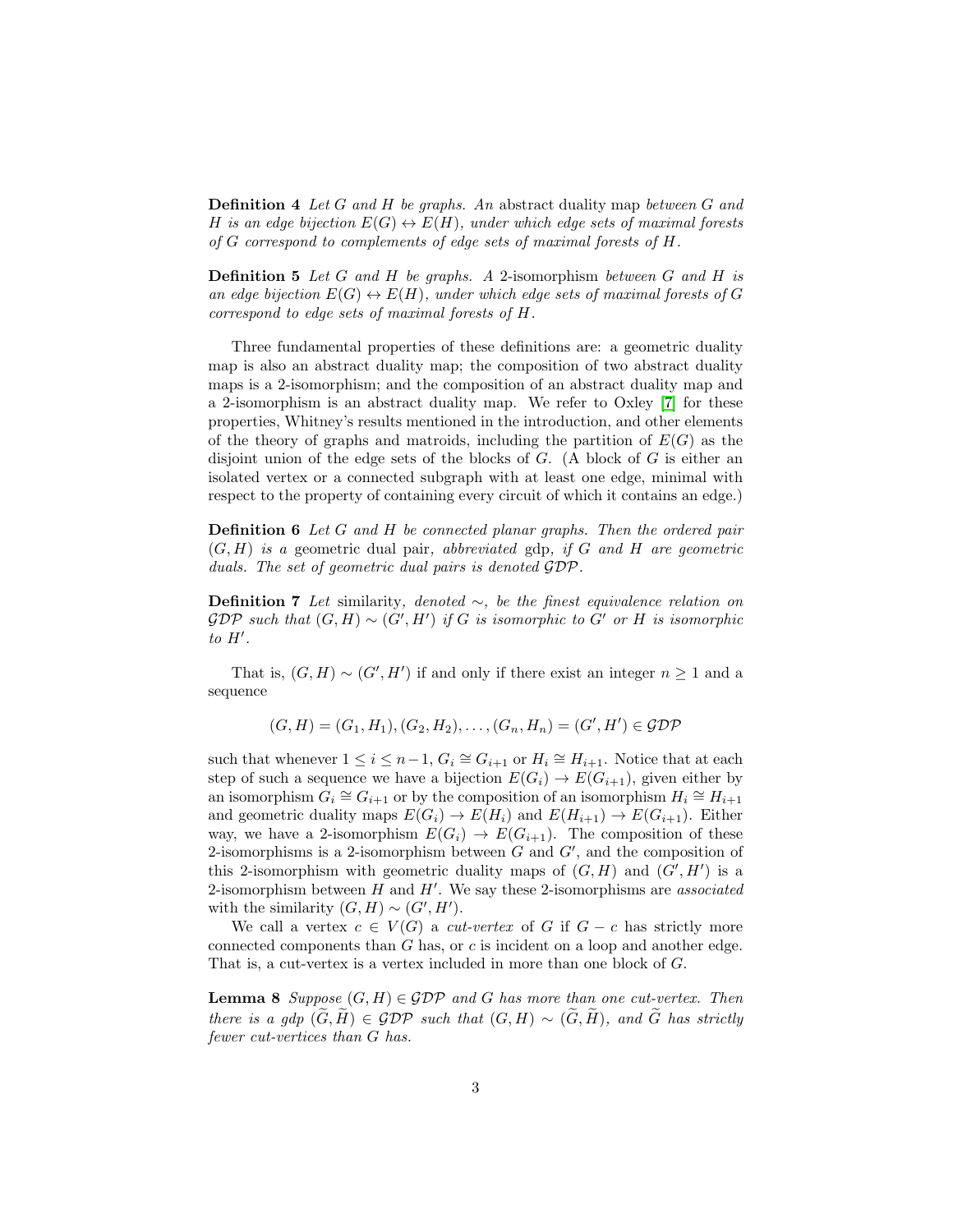

<span id="page-3-0"></span>Figure 1: Imbeddings of G and  $\tilde{G}$  in the proof of Lemma [8.](#page-2-0)

**Proof.** If G has cut-vertices  $c \neq c'$ , then G can be imbedded on  $\mathbb{S}^2$  in the manner indicated schematically on the left in Figure [1,](#page-3-0) with each of the subgraphs  $G_1, G_2, G_3$  including at least one edge.  $(G_1 \text{ and } G_2 \text{ both include } c, \text{ and } G_2$ and  $G_3$  both include c'.) We may choose the subgraphs  $G_1, G_2, G_3$  so that  $G_3$ contains every loop incident on  $c'$ , and every connected component of  $G - c'$ other than the one containing c. Then  $c'$  is not a cut-vertex of  $G_2$ .

Let  $\tilde{G}_3$  be the graph obtained from  $G_3$  by replacing all adjacencies involving c' with adjacencies involving c, and let  $\tilde{G}$  be the union of  $G_1, G_2$  and  $\tilde{G}_3$ . Then  $\widetilde{G}$  may be imbedded on  $\mathbb{S}^2$  as indicated on the right in Figure [1.](#page-3-0)

Let  $H$  be the geometric dual of the imbedding of  $G$  indicated on the left in Figure [1.](#page-3-0) Then  $\hat{H}$  is obtained from the geometric duals of the imbeddings of  $G_1, G_2$  and  $G_3$  by identifying the three vertices corresponding to the region outside the dotted curves. The geometric dual of the imbedding of  $\tilde{G}$  indicated on the right in Figure [1](#page-3-0) may be described in the same way, so it is isomorphic to H. The lemma is satisfied because  $(G, H) \sim (G, H) \sim (G, H)$  and G has one fewer cut-vertex than  $G$  has.

Here is the inductive generalization of Lemma [8.](#page-2-0)

<span id="page-3-2"></span>Corollary 9 If G is a connected planar graph then there are gdps  $(G, H) \sim$  $(\widetilde{G}, \widetilde{H})$  such that  $\widetilde{G}$  does not have two different cut-vertices.

**Definition 10** Let  $G_1, \ldots, G_n$  be disjoint graphs, and suppose  $v_i \in V(G_i)$  for  $1 \leq i \leq n$ . Then the one-point union  $\text{Join}(G_1, \ldots, G_n; v_1, \ldots, v_n)$  is the graph *obtained from* ∪ $G_i$  *by identifying*  $v_1, \ldots, v_n$  *to a single vertex.* 

<span id="page-3-1"></span>**Lemma 11** Let  $G_1$  and  $G_2$  be disjoint, connected planar graphs. Let  $G =$  $\text{Join}(G_1, G_2; v_1, v_2)$  and  $G' = \text{Join}(G_1, G_2; v'_1, v'_2)$ , where  $v_i, v'_i \in V(G_i)$ . Then there are similar gdps  $(G, H) \sim (G', H') \in \mathcal{GDP}$ .

**Proof.** Suppose first that  $v_2 = v_2'$ . If  $v_1$  and  $v_1'$  are adjacent, then there are imbeddings of  $G$  and  $G'$  like the ones illustrated in Figure [2,](#page-4-0) with the imbedded images of  $G_2$  placed in the same complementary region of the imbedded image of  $G_1$ . These two imbeddings have the same geometric dual,  $H$  say. Then  $(G, H) \sim (G', H).$ 

If  $v_1$  and  $v'_1$  are not adjacent, they are nonetheless connected by a path  $v_1 = w_1, w_2, \dots, w_k = v'_1$  in  $G_1$ . The observation of the preceding paragraph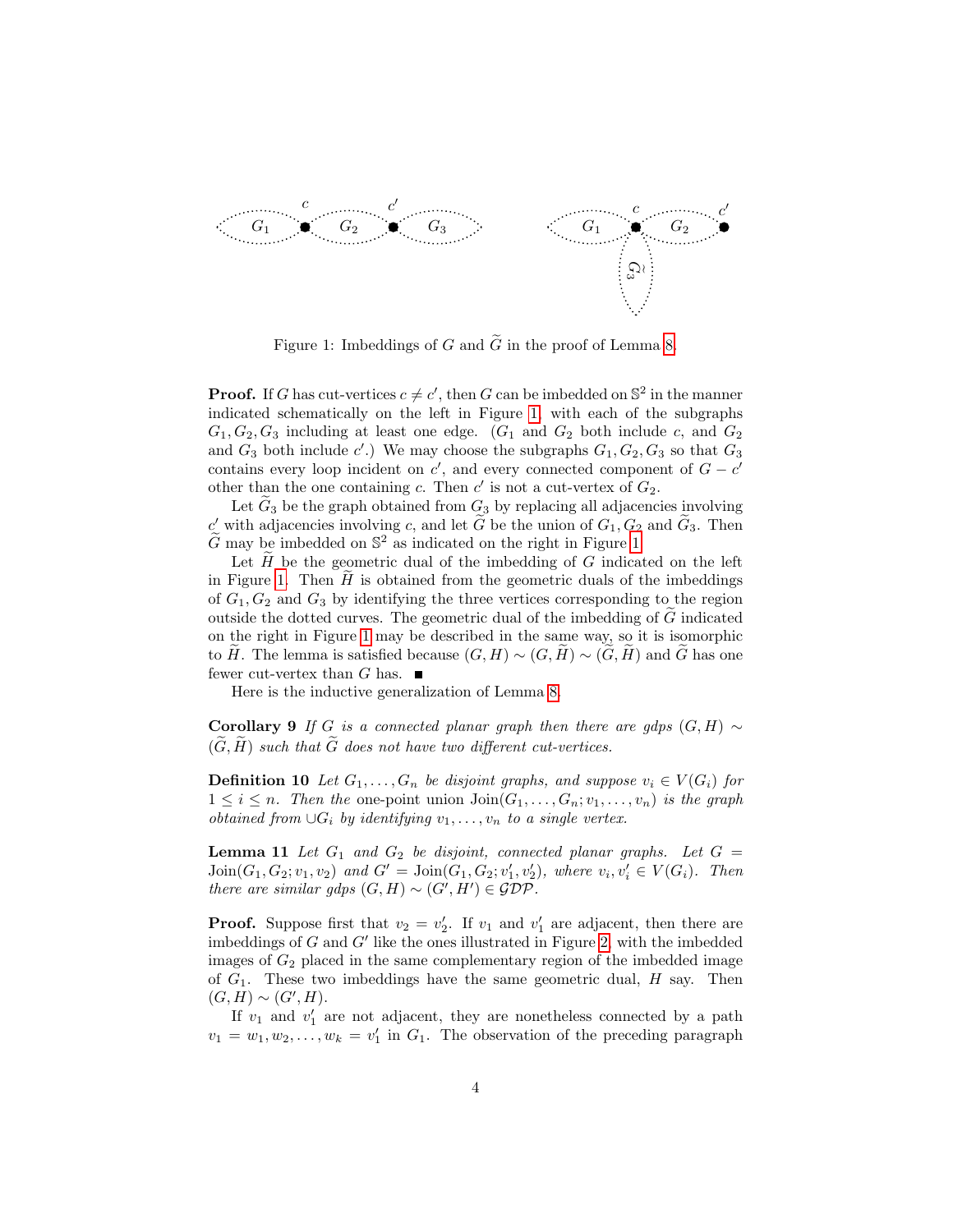

<span id="page-4-1"></span><span id="page-4-0"></span>Figure 2: Imbeddings of  $G$  and  $G'$  in the proof of Lemma [11.](#page-3-1)

applies each time we walk from  $w_i$  to  $w_{i+1}$  on this path. As  $\sim$  is an equivalence relation, we conclude that there are similar gdps  $(G, H)$  and  $(G', H')$ .

If  $v_1 = v'_1$ , then the same argument applies, with  $G_1$  and  $G_2$  interchanged. The general case follows. ■

Here is the inductive generalization of Lemma [11.](#page-3-1)

**Corollary 12** Let  $G_1, \ldots, G_n$  be disjoint, connected planar graphs. Suppose  $G = \text{Join}(G_1, ..., G_n; v_1, ..., v_n)$  and  $G' = \text{Join}(G_1, ..., G_n; v'_1, ..., v'_n)$ . Then there are similar gdps  $(G, H) \sim (G', H') \in \mathcal{GDP}$ .

Combining Corollaries [9](#page-3-2) and [12,](#page-4-1) we obtain the following.

<span id="page-4-2"></span>**Corollary 13** Let G be a connected planar graph, and let  $B_1, \ldots, B_n$  be the blocks of G, considered as disjoint graphs. For each  $i \in \{1, \ldots, n\}$ , let  $v_i$  be a vertex of  $B_i$ . Then there is a similarity  $(G, H) \sim (\text{Join}(B_1, \ldots, B_n; v_1, \ldots, v_n), H)$ , with an associated 2-isomorphism that is the identity map on  $E(B_i)$ , for each i.

<span id="page-4-3"></span>Proof. The similarities of Lemmas [8](#page-2-0) and [11](#page-3-1) involve detaching and re-attaching subgraphs at different cut-vertices, without disturbing the internal structure of any block.  $\blacksquare$ 

**Theorem 14** Every 2-isomorphism between connected planar graphs  $G$  and  $G'$ is associated with a similarity  $(G, H) \sim (G', H')$ .

**Proof.** Let  $B_1, \ldots, B_n$  be the blocks of G, considered as disjoint graphs. Let  $v_i \in V(B_i)$  for each i, and let  $\tilde{G} = \text{Join}(B_1, \ldots, B_n; v_1, \ldots, v_n)$ . Corollary [13](#page-4-2) gives us a similarity  $(G, H) \sim (\widetilde{G}, \widetilde{H})$  with an associated edge bijection that is the identity map on  $E(B_i)$ , for each i.

 $\widetilde{G}$  has an imbedding on  $\mathbb{S}^2$  of the type depicted in Figure [3.](#page-5-0) For  $1 \leq i \leq n$ , let  $H_i$  be the geometric dual of the imbedding of  $B_i$  that appears in Figure [3.](#page-5-0) Then the geometric dual of Figure [3](#page-5-0) is  $H = \text{Join}(H_1, \ldots, H_n; w_1, \ldots, w_n)$ , where  $w_i$  always corresponds to the complementary region outside the dotted lines in Figure [3.](#page-5-0)

Suppose  $f : E(G) \to E(G')$  is a 2-isomorphism. Then the blocks of G' are the connected subgraphs  $B'_1, \ldots, B'_n$  with edge sets  $f(E(B_1)), \ldots, f(E(B_n)).$ For each index *i*, the restriction of f to  $B_i$  is a 2-isomorphism with  $B'_i$ , and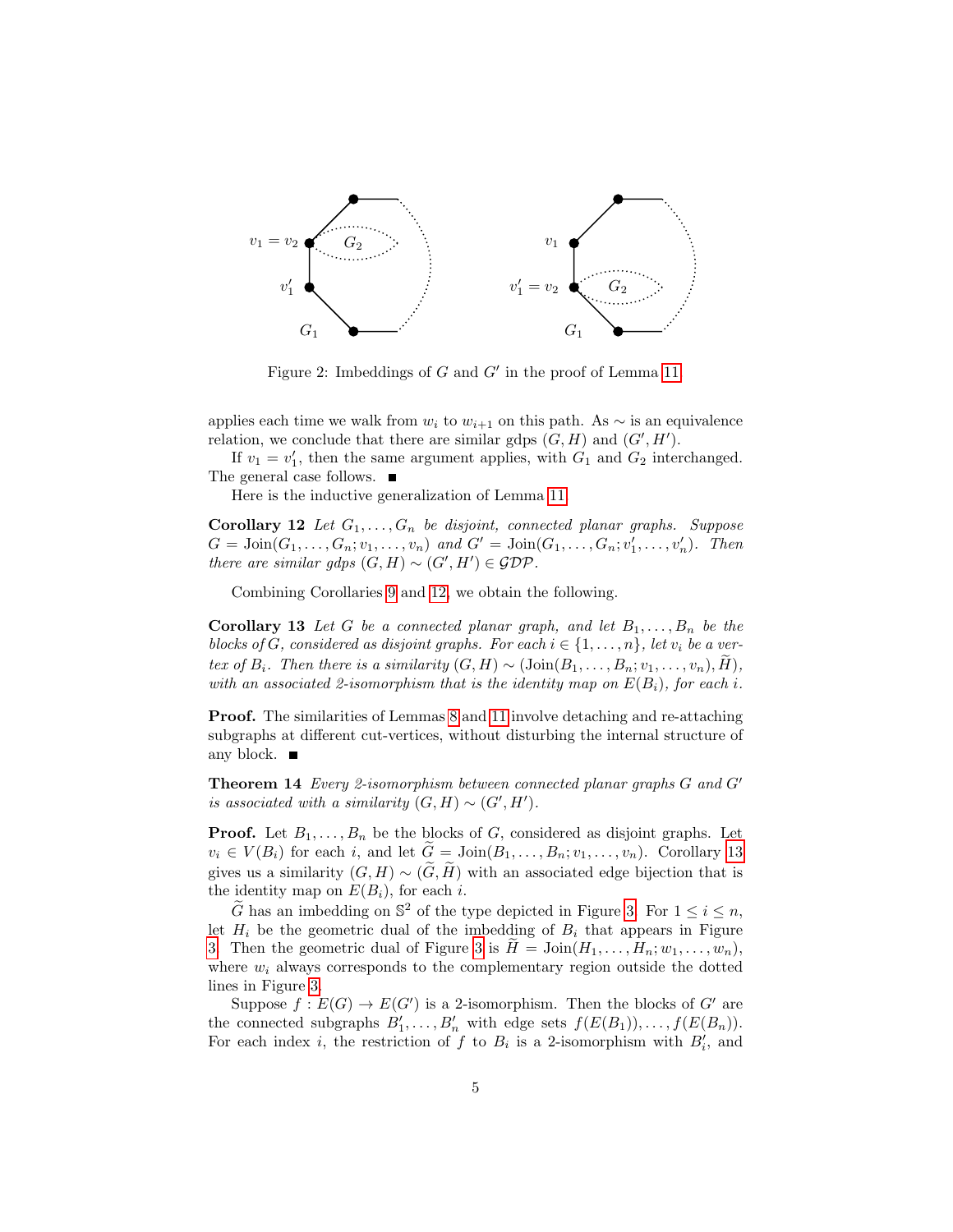

<span id="page-5-0"></span>Figure 3: An imbedding of  $\widetilde{G}$  in the proof of Theorem [14.](#page-4-3)

hence defines an abstract duality between  $H_i$  and  $B'_i$ . As  $B'_i$  is a block,  $H_i$  can be re-imbedded in  $\mathbb{S}^2$  so as to be geometrically dual to  $B_i'$ , with f the geometric duality bijection. (See  $[7, Prop. 5.2.3]$  $[7, Prop. 5.2.3]$  or  $[10, Thm. 30]$  $[10, Thm. 30]$ ; the map  $f$  is implicit in those discussions.) Combining disjoint copies of these imbeddings, we obtain an imbedding of a one-point union  $\widetilde{G}^{\prime} = \text{Join}(B_1^{\prime}, \ldots, B_n^{\prime}; v_1^{\prime}, \ldots, v_n^{\prime})$  that resembles Figure [3,](#page-5-0) with each  $B_i$  replaced by  $B'_i$ . Therefore  $(\widetilde{G}, \widetilde{H}) \sim (\widetilde{G}', \widetilde{H})$ .

According to Corollary [13,](#page-4-2) there is a similarity  $(\tilde{G}', \tilde{H}) \sim (G', H')$  for some geometric dual  $H'$  of  $G'$ , with an associated 2-isomorphism that is the identity map on each  $E(B_i')$ . Composing the similarities  $(G, H) \sim (\tilde{G}, \tilde{H}) \sim (\tilde{G}', \tilde{H}) \sim$  $(G', H')$  gives us a similarity  $(G, H) \sim (G', H')$ , with an associated edge bijection that agrees with f on every block of G, and hence must be f.  $\blacksquare$ 

## 3 Theorems [1](#page-0-0) and [2](#page-0-1)

The proofs of Theorems [1](#page-0-0) and [2](#page-0-1) are almost completely covered by Whitney's theory and the argument of the preceding section. We provide the few remaining details here.

We begin with Theorem [2.](#page-0-1) Replacing each of  $G, G'$  by a geometric dual of a geometric dual, we may assume without loss of generality that  $G$  and  $G'$  are connected. The "if" direction of Theorem [2](#page-0-1) then follows from the fact that the composition of two geometric duality maps is a 2-isomorphism.

For the "only if" direction of Theorem [2,](#page-0-1) suppose  $G$  and  $G'$  are 2-isomorphic planar graphs. According to Theorem [14,](#page-4-3) there are gdps  $(G, H) \sim (G', H') \in$  $GDP$ . That is, there is a sequence

<span id="page-5-1"></span>
$$
(G, H) = (G_1, H_1), (G_2, H_2), \dots, (G_n, H_n) = (G', H') \in \mathcal{GDP}
$$
 (1)

such that for each  $i \in \{1, ..., n-1\}$ , either  $G_i \cong G_{i+1}$  or  $H_i \cong H_{i+1}$ . Choose such a sequence with n as small as possible. If  $n = 1$  then  $G \cong G'$  and  $H \cong H'$ , so Theorem [2](#page-0-1) is satisfied by the sequence  $G, H, G'$ .

Suppose  $n > 1$ . Notice that we may remove the gdp  $(G_{i+1}, H_{i+1})$  from [\(1\)](#page-5-1) if  $G_i \cong G_{i+1} \cong G_{i+2}$  or  $H_i \cong H_{i+1} \cong H_{i+2}$ . Similarly, if  $G_1 \cong G_2$  we may remove  $(G_1, H_1)$ , and if  $G_{n-1} \cong G_n$  we may remove  $(G_n, H_n)$ . As n is minimal, none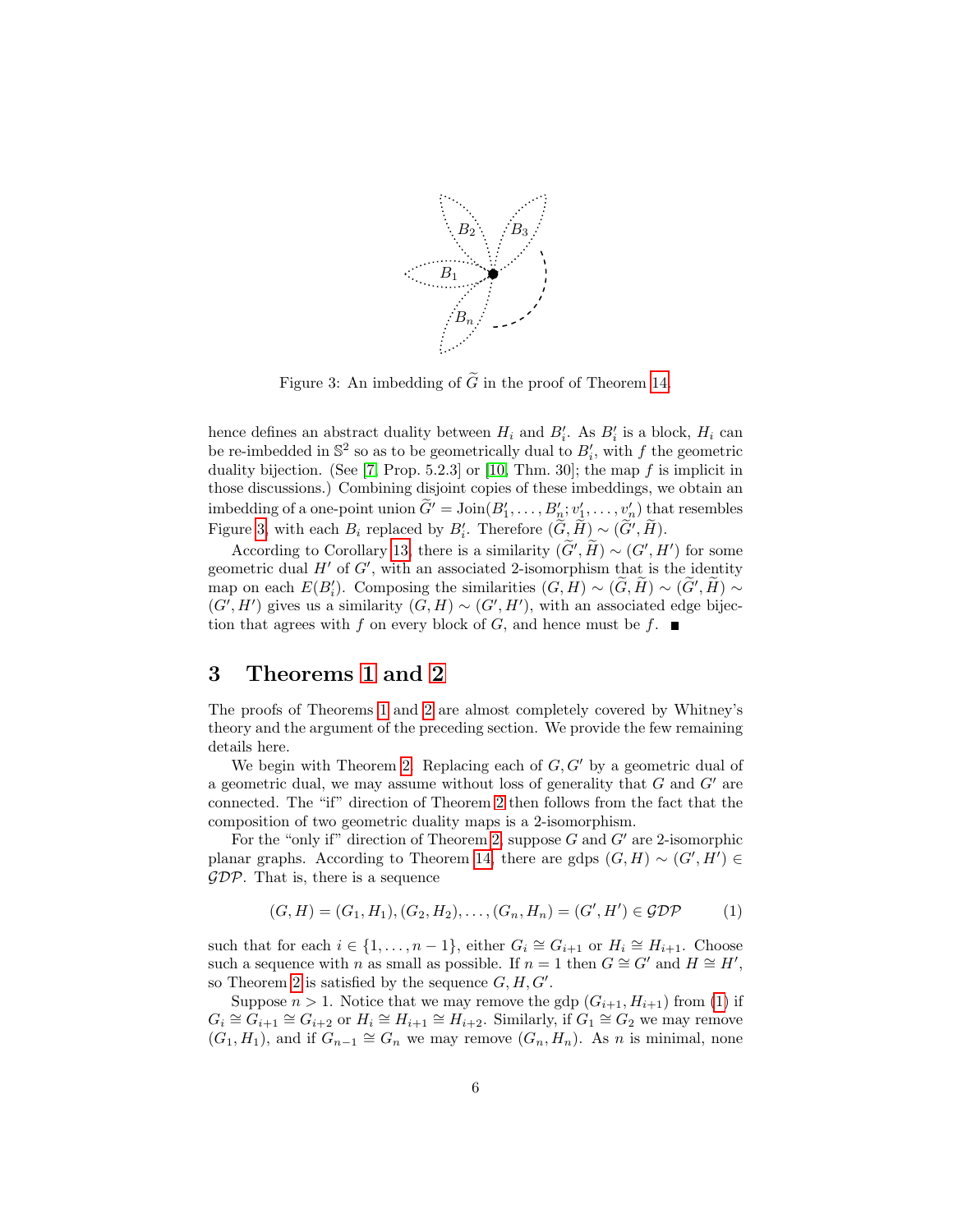of these removals is possible. Therefore  $G_i \cong G_{i+1}$  when i is even,  $H_i \cong H_{i+1}$ when  $i$  is odd, and  $n$  is even. Hence Theorem [2](#page-0-1) is satisfied by the sequence

$$
G = G_1, H_2, G_2, H_4, G_4, \dots, H_n, G_n = G'.
$$

For Theorem [1,](#page-0-0) let  $G$  and  $G'$  be planar graphs, and let  $H$  be a geometric dual of G. Then G and G' are abstract duals if and only if H and G' are 2-isomorphic, so we may deduce Theorem [1](#page-0-0) for G and  $G'$  by applying Theorem [2](#page-0-1) to  $H$  and  $G'$ .

Notice that Theorem [14](#page-4-3) allows us to refine Theorems [1](#page-0-0) and [2](#page-0-1) to results about maps rather than graphs: every 2-isomorphism between planar graphs is a composition of an even number of geometric duality maps, and every abstract duality map between planar graphs is a composition of an odd number of geometric duality maps. These results will be useful in the next section.

### 4 An application to knot theory

We begin this section with a brief review of some basic ideas of classical knot theory. Thorough treatments are presented in many textbooks, like [\[5\]](#page-9-2).

A (classical) link is a collection of finitely many, pairwise disjoint, piecewise smooth simple closed curves in three-space  $\mathbb{R}^3$  (or equivalently, the three-sphere  $\mathbb{S}^3$ ). The curves that constitute a link are its *components*. Two links are *equiva*lent if one can be transformed into the other by continuously moving it around in space. A *diagram* of a link is obtained from a regular projection – that is, a projection in a plane with only finitely many singularities, all of them transverse double points called crossings – by removing two short arcs at each crossing, to indicate which of the segments is farther from the observer. It is a famous fact that diagrams of equivalent links are connected to each other by three types of diagram changes, the Reidemeister moves.

The complementary regions of a link diagram can be 2-colored, checkerboard fashion; we call the colors "shaded" and "unshaded." Such a 2-coloring defines a pair of graphs associated with the link diagram; one graph has vertices corresponding to the shaded regions, and the other has vertices corresponding to the unshaded regions. Both graphs have edges corresponding to crossings.

These checkerboard graphs are geometric duals if one is connected, but they can both be disconnected, as in Figure [4.](#page-7-0) Figure [5](#page-7-1) illustrates a simple trick used to restrict attention to link diagrams for which both checkerboard graphs are connected. Assuming both are connected is convenient because it guarantees that valuable knot-theoretic information is incorporated in both checkerboard graphs. For example, if we remove one of the unknotted link components represented by concentric squares on the left in Figure [4,](#page-7-0) we obtain a new diagram  $D'$ , which shares a disconnected checkerboard graph with the diagram pictured in Figure [4.](#page-7-0) It is not hard to show that the link represented by  $D'$  does not have a dual pair of connected checkerboard graphs either of which is shared with the link from Figures [4](#page-7-0) and [5.](#page-7-1)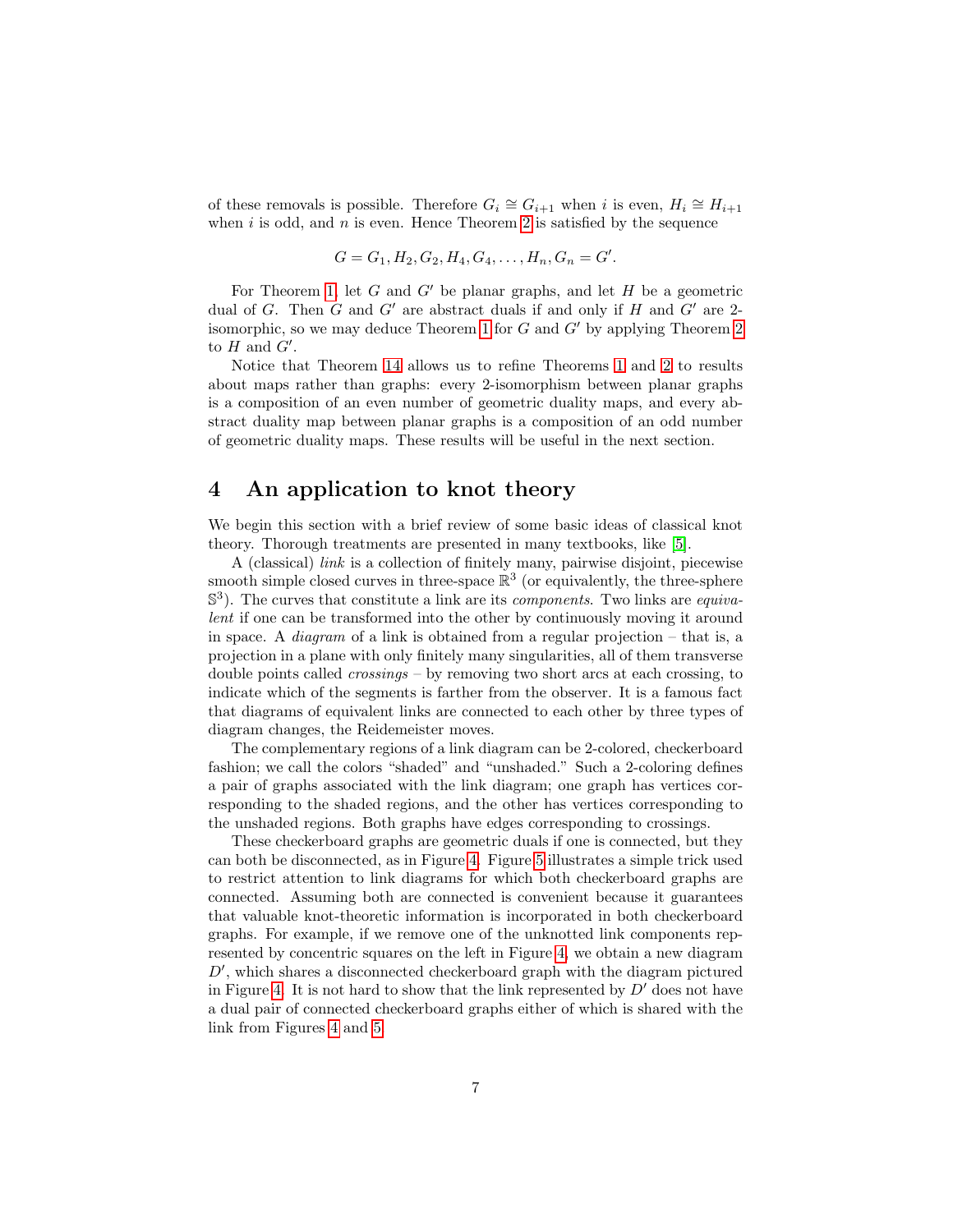

<span id="page-7-0"></span>Figure 4: A link diagram, with its checkerboard graphs.



<span id="page-7-1"></span>Figure 5: An equivalent diagram, with connected checkerboard graphs.

The edges of an unshaded checkerboard graph are given  $\pm$  signs using the convention of Figure [6,](#page-7-2) and the edges of the shaded checkerboard graph are given the opposite signs. Using opposite signs has the effect of guaranteeing that if the 2-coloring of the complementary regions is reversed, the two signed checkerboard graphs are not affected; they are simply interchanged.

Here is a natural definition.

Definition 15 An isomorphism (resp., 2-isomorphism) of signed graphs G and H is an isomorphism (resp., 2-isomorphism) f between the unsigned versions of G and H, such that for every  $e \in E(G)$ , e and  $f(e)$  have the same sign.

For general graphs, isomorphism is a much stricter requirement than 2 isomorphism. Despite this difference, it turns out that for link diagrams, isomorphism and 2-isomorphism of signed checkerboard graphs define the same equivalence relation.

<span id="page-7-3"></span>**Theorem 16** Let  $D$  be the set of link diagrams with both checkerboard graphs connected. Let  $\sim_1$  be the finest equivalence relation on D with D  $\sim_1$  D' whenever one of the signed checkerboard graphs of  $D$  is isomorphic to one of the signed checkerboard graphs of D'. Let  $\sim_2$  be the finest equivalence relation on D with  $D \sim_2 D'$  whenever one of the signed checkerboard graphs of D is 2-isomorphic to one of the signed checkerboard graphs of  $D'$ . Then  $\sim_1$  and  $\sim_2$  are the same equivalence relation on D.

**Proof.** If  $D \sim_1 D'$  then it is clear that  $D \sim_2 D'$  too.



<span id="page-7-2"></span>Figure 6: Crossing signs used as edge signs in the unshaded checkerboard graph.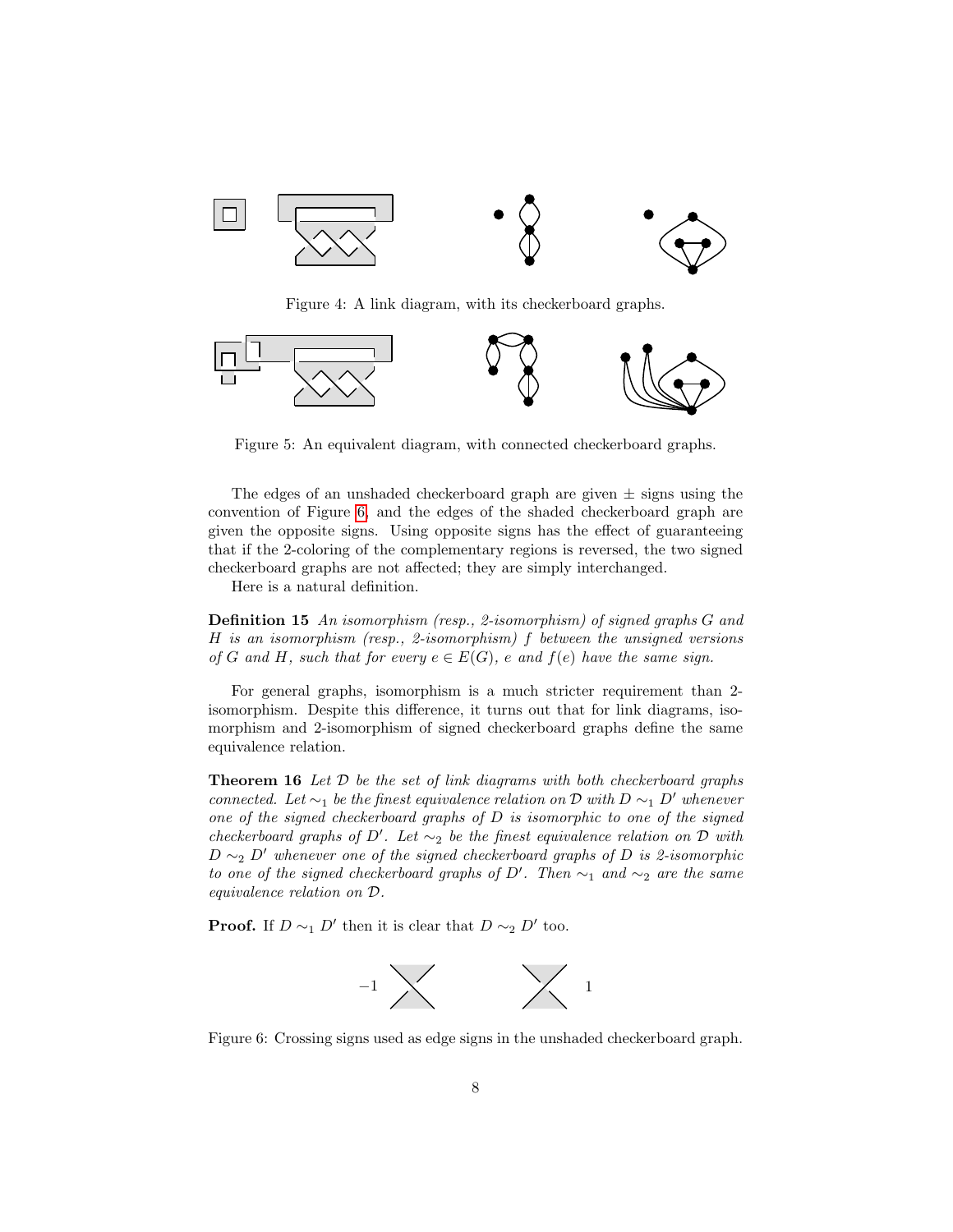For the converse, note first that if  $(G, H) \in \mathcal{GDP}$  and corresponding edges in  $G$  and  $H$  are given opposite signs, then it is possible to construct a link diagram for which these signed versions of  $G$  and  $H$  are the signed checkerboard graphs. Simply imbed  $G$  and  $H$  as geometric duals in the plane, form the associated medial graph, and choose the crossings to match the edge signs.

Now, suppose  $D$  and  $D'$  are link diagrams with connected checkerboard graphs, and there is a 2-isomorphism  $f : E(G) \to E(G')$  where G is a signed checkerboard graph of  $D$  and  $G'$  is a signed checkerboard graph of  $D'$ . According to the refined version of Theorem [2](#page-0-1) mentioned at the end of Section 3, f is a composition of an even number of geometric duality maps. That is, there exist a positive integer  $k \geq 1$ , connected planar graphs  $G = G_1, \ldots, G_{2k-1} = G'$ , and geometric duality maps  $f_i: E(G_i) \to E(G_{i+1})$  with  $f = f_{2k-2} \circ f_{2k-3} \circ \cdots \circ f_1$ . If  $k = 1$  then  $G = G'$ , so  $D \sim_1 D'$ .

Suppose  $k > 1$ . Define edge signs on  $G_2, \ldots, G_{2k-1}$  so that if  $1 \leq i \leq 2k-2$ and  $e \in E(G_i)$ , the sign of  $f_i(e)$  is the opposite of the sign of e. Then the resulting edge signs on  $G_{2k-1}$  are the same as the original edge signs of  $G'$ . For  $1 \leq i \leq 2k-2$ , let  $D_i$  be a link diagram whose signed checkerboard graphs are the signed versions of  $G_i$  and  $G_{i+1}$ . Then for  $1 \leq i \leq 2k-3$ ,  $D_i$  and  $D_{i+1}$ share the signed checkerboard graph  $G_{i+1}$ . Also, D and  $D_1$  share the signed checkerboard graph  $G = G_1$ , and  $D_{2k-2}$  and  $D'$  share the signed checkerboard graph  $G_{2k-1} = G'$ . Therefore

$$
D \sim_1 D_1 \sim_1 D_2 \sim_1 \cdots \sim_1 D_{2k-2} \sim_1 D',
$$

and hence  $D \sim_1 D'$ .

We should observe that Theorem [16](#page-7-3) remains valid if the restriction to connected checkerboard graphs is removed; however, the resulting equivalence relation is coarser than  $\sim_1=\sim_2$ . (See the earlier discussion of Figures [4](#page-7-0) and [5.](#page-7-1))

We should also observe that the proof of Theorem [16](#page-7-3) makes it clear that the equivalence relation  $\sim_1=\sim_2$  can be described in two other ways. The definitions of ∼<sup>1</sup> and ∼<sup>2</sup> in Theorem [16](#page-7-3) could require that a checkerboard graph of D and a checkerboard graph of  $D'$  be related by a sign-reversing abstract duality map, or by a sign-reversing geometric duality map.

Here is an immediate consequence of Theorem [16.](#page-7-3)

<span id="page-8-0"></span>Corollary 17 Let  $\sim'_1, \sim'_2$  be the strictest equivalence relations on links with  $L \sim'_{i} L'$  whenever L and L' are links with diagrams D and D' such that  $D \sim_{i} D'.$ Then  $\sim'_1$  and  $\sim'_2$  are the same equivalence relation.

Theorem [16](#page-7-3) and Corollary [17](#page-8-0) were developed as we compared several papers, which relate the signed checkerboard graphs of a link diagram to an important equivalence relation on links, called "mutation" [\[1,](#page-9-3) [2,](#page-9-4) [4,](#page-9-5) [6,](#page-9-6) [8\]](#page-9-7). It is not our purpose to provide detailed summaries of these papers, but we should mention that there are some potentially confusing technical differences among them. For instance, Champanerkar and Kofman [\[1\]](#page-9-3) use the term "mutation" in a more restrictive sense than the other authors, as they do not allow for the Reidemeister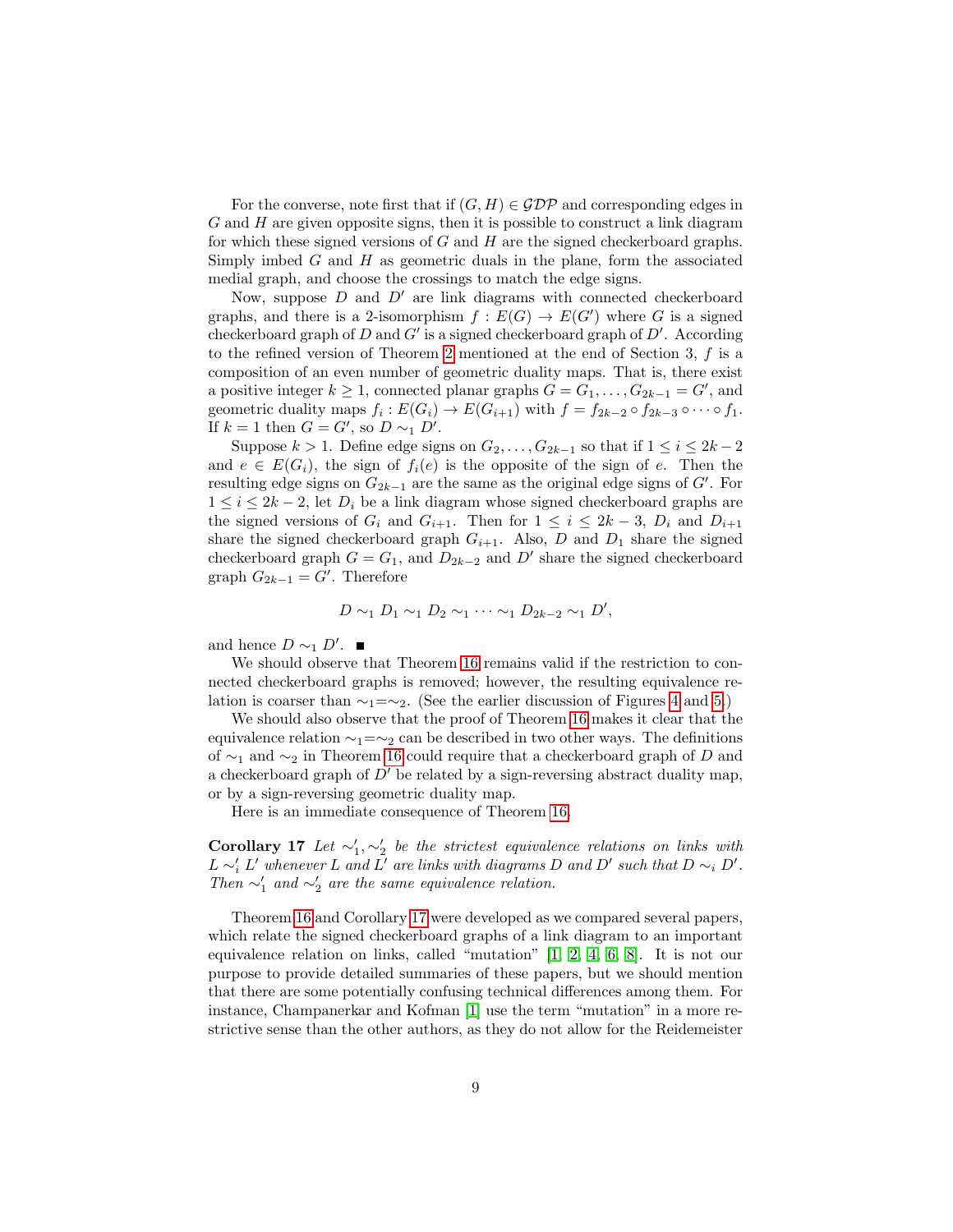moves; Greene [\[4\]](#page-9-5) only considers link diagrams in which all crossings have the same sign; and Traldi [\[8\]](#page-9-7) allows for disconnected checkerboard graphs.

In addition to such technical differences, there is a more significant-seeming discrepancy among these references: three of them [\[1,](#page-9-3) [2,](#page-9-4) [4\]](#page-9-5) relate mutation to 2-isomorphism of signed checkerboard graphs, and the other two [\[6,](#page-9-6) [8\]](#page-9-7) relate mutation to equality of Laplacian matrices of signed checkerboard graphs. (The first knot theorist to study this Laplacian matrix was Goeritz [\[3\]](#page-9-8), so the matrix is called the "Goeritz matrix" in the knot-theoretic literature.) Equality of Laplacian matrices requires isomorphism of connected, signed checkerboard graphs, because cancellation of parallel edges of opposite sign can be accomplished using Reidemeister moves. Therefore the significant-seeming discrepancy among  $[1, 2, 4, 6, 8]$  $[1, 2, 4, 6, 8]$  $[1, 2, 4, 6, 8]$  $[1, 2, 4, 6, 8]$  $[1, 2, 4, 6, 8]$  is essentially that  $[1, 2, 4]$  $[1, 2, 4]$  relate mutation to 2-isomorphism of signed checkerboard graphs, while [\[6,](#page-9-6) [8\]](#page-9-7) relate mutation to isomorphism of signed checkerboard graphs. The ideas in the present note were developed as we tried to understand whether or not this discrepancy indicates a substantial disagreement in the knot-theoretic literature. Theorem [16](#page-7-3) and Corollary [17](#page-8-0) tell us that in fact, there is not a substantial disagreement, because isomorphism and 2-isomorphism of signed checkerboard graphs define the same equivalence relation on link diagrams, and on links.

# References

- <span id="page-9-3"></span>[1] A. Champanerkar and I. Kofman. On mutation and Khovanov homology. Commun. Contemp. Math., 10(suppl. 1):973–992, 2008.
- <span id="page-9-4"></span>[2] Z. Cheng and H. Gao. Mutation on knots and Whitney's 2-isomorphism theorem. Acta Math. Sin. (Engl. Ser.), 29(6):1219–1230, 2013.
- <span id="page-9-8"></span>[3] L. Goeritz. Knoten und quadratische Formen. Math. Z., 36(1):647–654, 1933.
- <span id="page-9-5"></span>[4] J. E. Greene. Lattices, graphs, and Conway mutation. Invent. Math., 192(3):717–750, 2013.
- <span id="page-9-2"></span>[5] W. B. R. Lickorish. An introduction to knot theory, volume 175 of Graduate Texts in Mathematics. Springer-Verlag, New York, 1997.
- <span id="page-9-6"></span>[6] A. S. Lipson. Link signature, Goeritz matrices and polynomial invariants. Enseign. Math. (2), 36(1-2):93–114, 1990.
- <span id="page-9-1"></span>[7] J. Oxley. Matroid theory, volume 21 of Oxford Graduate Texts in Mathematics. Oxford University Press, Oxford, Second edition, 2011.
- <span id="page-9-7"></span>[8] L. Traldi. Link mutations and Goeritz matrices. Osaka J. Math., to appear.
- <span id="page-9-0"></span>[9] H. Whitney. Congruent graphs and the connectivity of graphs. Amer. J. Math., 54(1):150–168, 1932.